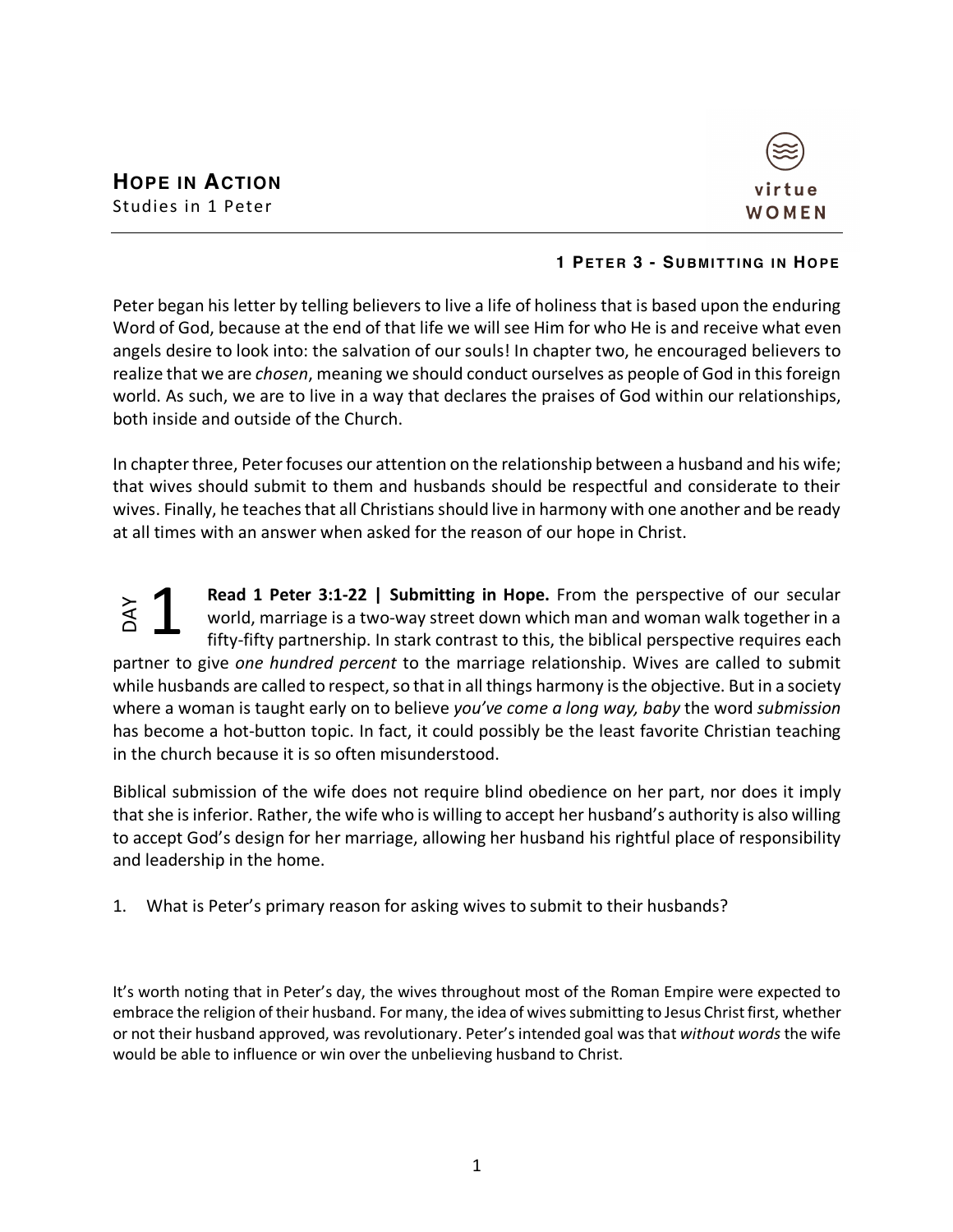2. Peter did not intend that a wife was never to speak, but rather that she was not to resort to useless discussions and arguments or even nagging that became counter-productive. What would win over a non-believing husband?

The phrase "conduct accompanied by fear" refers to a reverential fear, or wholesome dread of displeasing the Lord.

- 3. What should a Christian wife *not* rely solely upon in order to get attention?
	- a. If a woman relies only on her outward beauty regimen to make herself beautiful, she ignores the most important aspect of beauty in God's eyes. What is it?
	- b. What value does Peter say God places on the inner beauty of a gentle and quiet spirit?

Any Christian woman should be able to make her statement of beauty based upon the person she is on the *inside*—not merely on outward adornments or fashion trends. Her behavior as a Christian *silently speaks* volumes about the power of the Holy Spirit to exert great influence on her husband, whether or not he is a believer. In the case of an unbelieving husband, God is able to use her to win him to the Lord.

4. Compare the time you spend on outward preparation and adornment to the amount of time you spend on cultivating *inner* beauty. Is your priority your mirror or your Bible at the start of your day? How can James 1:21-26 encourage you to concentrate more on inner beauty?

To support his teaching on the importance of wives submitting to husbands, Peter turns to the Old Testament example of Sarah as one of the holy women in Scripture who obeyed her husband. The word used for *obeyed* (verse 6) means "to listen to." In other words, Sarah took an interest in her husband's interests. She listened and responded in an appropriate way throughout the course of her married life to Abraham and she is remembered for it. Her response to Abraham as "master" is one of loving submission and willing acceptance to follow him into the unknown by doing what is right.

Nowhere in Scripture do we find the command for a wife to submit to her husband on the grounds of fear, intimidation, or abuse from him. In fact, the NIV translation of verse 6 says that a woman's submission should *"not give way to fear."* A Christian wife should not be forced into submissive behavior at the hands of her husband. If she finds herself in that position, she should seek help from those in authority in the church.

- 5. Peter uses fewer words in addressing the husband, but the responsibility placed on him is greater and in ways more difficult. Finish the sentences below by forming your answers from verse 7. **A husband should:**
	- a. Live with his wife according to what? (Give an example.)
	- b. Give her honor *in what way*?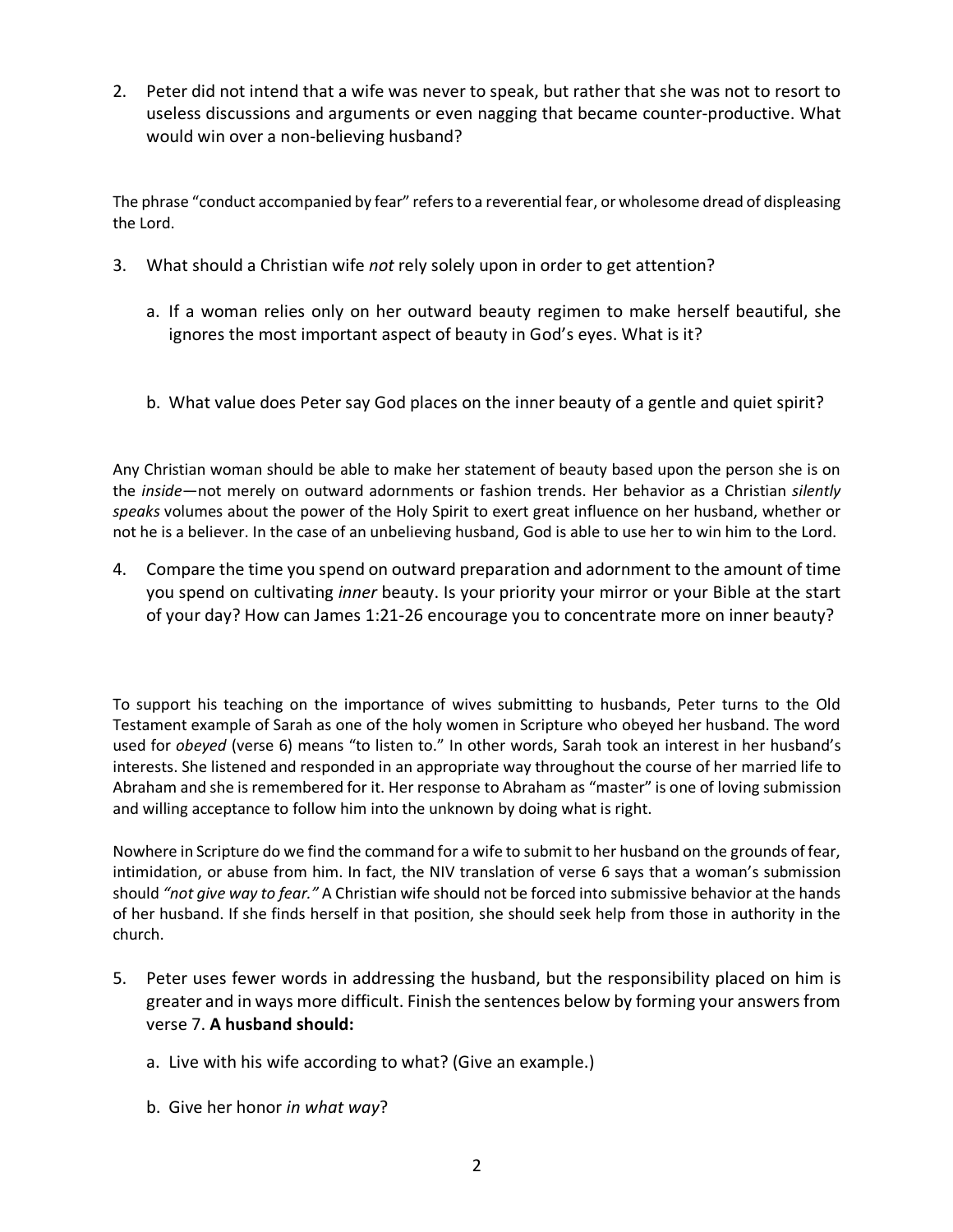- c. Treat her as equal in terms of what? (See Galatians 3:28-29)
- d. What aspect of a husband's spiritual life is dramatically affected by how he responds?
- 6. If the husband lives up to his role as stated in verse 7, what difference could it make in the marriage relationship? Share your thoughts.
	- a. If you are married, are you making it harder or easier for your husband to fulfill his role? Do you have the desire to get along with him and a willingness to be satisfied with less than you may want to have?
	- b. If you are single, what are you learning *now* that will help you later on if you marry?

Modeling Christlike behavior in the church setting means very little if we cannot, as God's chosen people, bring that same attitude and behavior into the home. The homefront is the greatest battlefront! It is here that often the most intense spiritual battles are won or lost.

M<sup>emory Verse</sup>

Wives, in the same way submit yourselves to your own husbands so that, if any of them do not believe the Word, they may be won over without words by the behavior of their wives. 1 Peter 3:1 NIV

Which part of this verse resonates most with you today? How or in what way?

**Read 1 Peter 3:8-12 | Live in Harmony.** What believer isn't eager to receive a blessing from God? Peter realized that these believers were about to face some very hard times, causing him to reveal the secret to quietly trusting God while at the same time living in harmony with others. The result of this obedience will be God's blessing every time. DAY 2

Try reading verse 8 in several different translations. Do the words Peter uses here suggest the idea of teamwork? Peter first approached the subject of loving one another in chapter one. His emphasis here suggests that harmony within the Body of Christ is a deliberate choice that is made with concerted effort on the part of believers.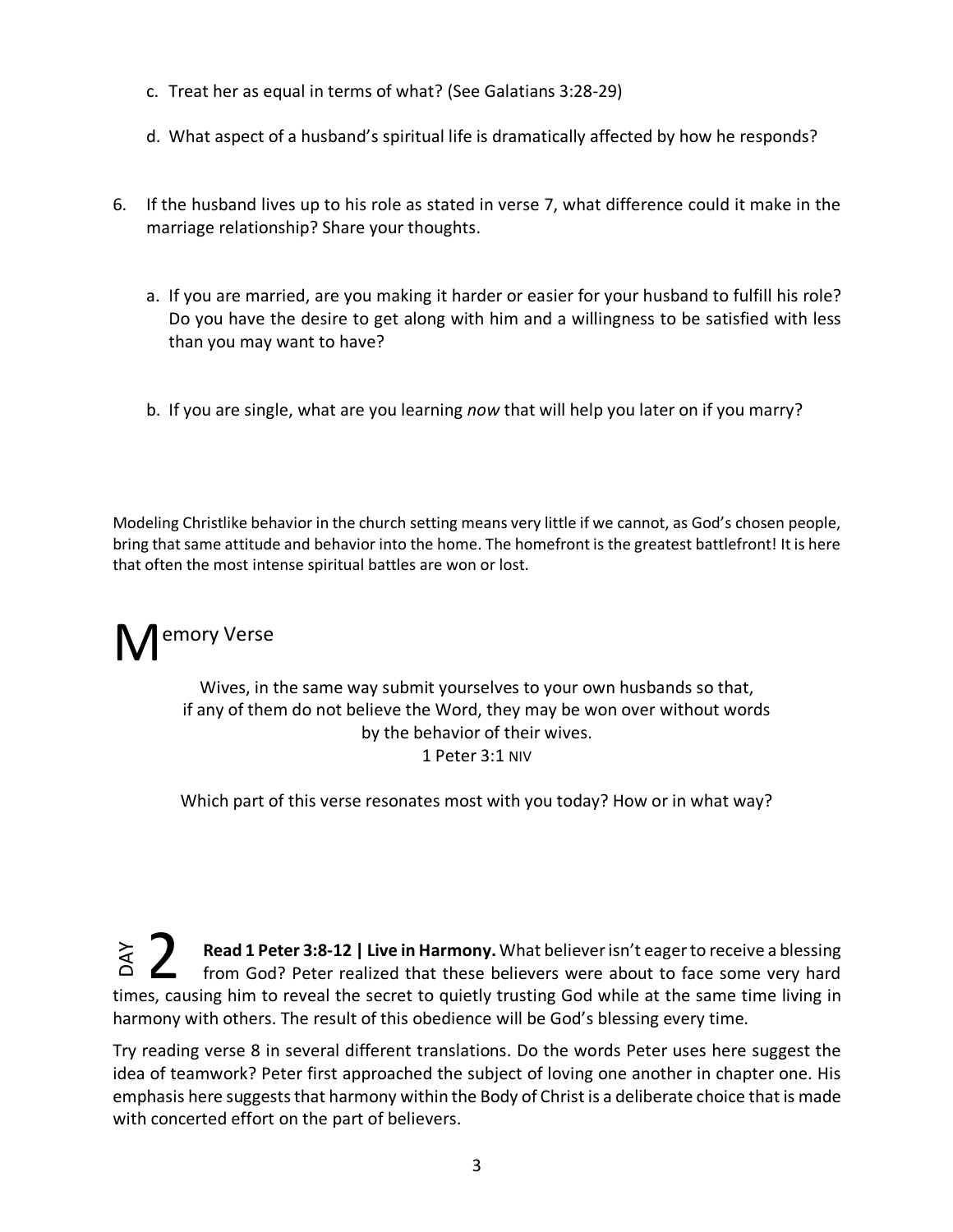Harmony is all about getting along and agreeing with one another, which does not happen by accident. Here, we are given the key to harmony: five "BE" attitudes that, if maintained, will help to strengthen unity in the body.

- 1. Look up each "be-attitude" in your dictionary or other Bible resource. Then look up the scripture references indicated and write a brief statement about each one. Keep in mind that your goal is building harmony.
	- a. Be of one mind (Philippians 1:27).
	- b. Be compassionate (1 Corinthians 12:26).
	- c. Be loving (1 Thessalonians 4:9-10).
	- d. Be tenderhearted (Ephesians 4:32).
	- e. Be courteous (Philippians 2:2-4).
	- f. Do any of your be-attitudes need adjusting? In what way?

Right attitude is essential to maintaining right behavior, which brings God's blessing. While it may be natural for people in the world to trade insult for insult and evil for evil, Jesus Christ taught otherwise, setting an example for all believers to follow.

- 2. According to verse 9, what does Peter instruct believers to do and *not* to do? Why?
	- a. When did Peter first hear this lesson taught, and by whom? Read Matthew 5:44.
- 3. In verses 10-12, Peter quotes from Psalm 34:12-16. In them, he gives the recipe for a happy life. List the four things we are told to do.
	- a. God-honoring speech followed by action leads to good deeds. Helping others leads to building good relationships, allowing us to anticipate problems and deal with them before they get out of hand. When we do our part, what truth can we hold onto?
	- b. What is God's position toward those who do evil?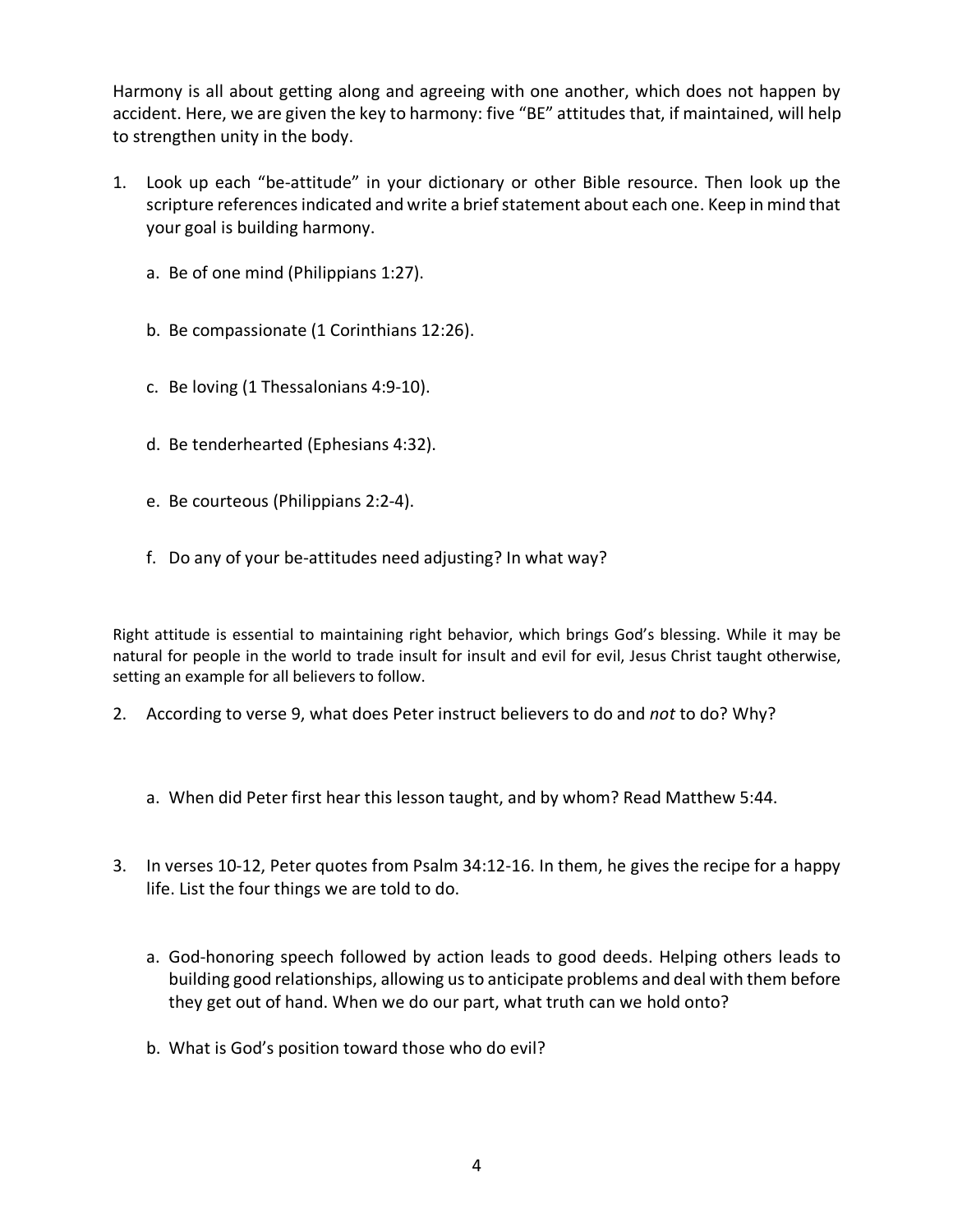**Read 1 Peter 3:13-17 |** At this point in Peter's letter, the subject of persecution comes into view. Peter asks a rhetorical question, "Who will harm you if you are eager to do good?" He is not saying that if believers do everything correctly they will not suffer persecution, but rather that they may suffer even if they do what is right. **YAY** 3

1. What does Peter say about the one who suffers for righteousness' sake? What word of encouragement does he quote from Isaiah 8:12?

The word *blessed* can be defined as *highly privileged*. This has nothing to do with taking delight in circumstances; rather, it refers to the fact that if a believer is living righteously and is persecuted, no one can harm them spiritually or keep them from God's promises. The word *troubled* means to be *disturbed* or *shaken* by emotional turmoil. When we fear the Lord alone, we need not fear anything or become troubled by anyone else's threats.

In verses 15-17, Peter lays out three specific actions on the believer's part that will free us from fear and equip us to handle difficult people and situations.

- 2. **Set apart Christ as Lord in your heart.** Fear and faith cannot be present in your heart at the same moment—one will exclude the other. Isaiah 8:13 says, "The Lord Almighty is the one you are to regard as holy; He is the one you are to fear, He is the one you are to dread." Record your thoughts below.
	- a. Have you given Christ His rightful place as Lord or your heart and life?
	- b. Do you acknowledge that He is in control of the events of your life?
	- c. Does fear or faith occupy your heart at this very moment?
- 3. **Get ready to answer those that have questions.** Every Christian should be prepared at all times to give a clear and reasonable defense of their faith. We need not worry about being theologians, but we should be armed with the truth of Scripture and ready to give our reasons for believing in Jesus Christ.
	- a. What two words should frame the composition of our presentation of the Gospel? Why do you think this is important?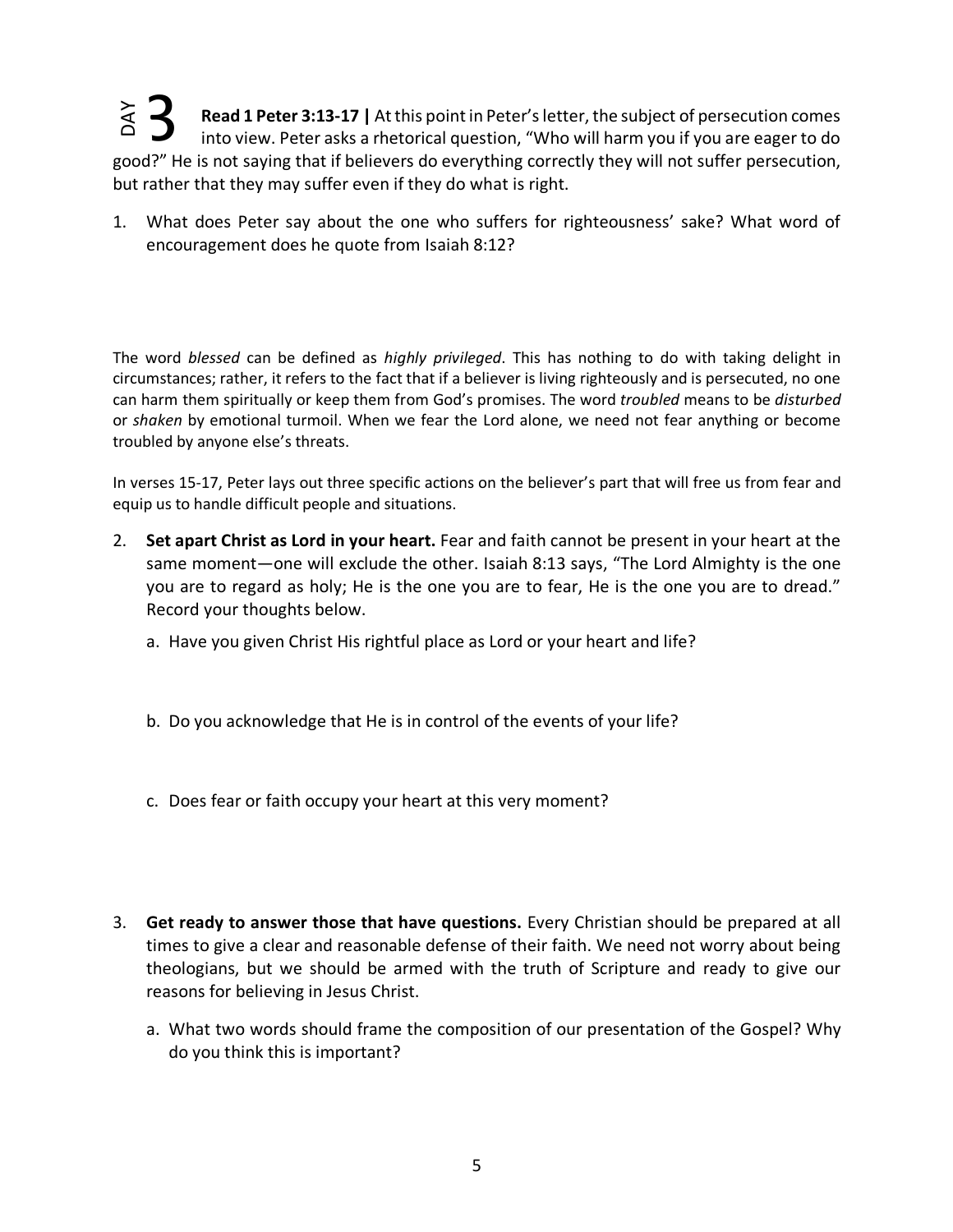b. If called upon, would you be able to give a concise five-minute testimony of your faith that includes the main elements of how you came to Christ? In the space below, practice this, using some bullet points that will help guide you. Carry with you a 3x5 card for review until you gain confidence and watch what opportunities God will give you!

- 4. **Keep a clear conscience at all times.** Any time there is a check from the Holy Spirit in your heart, stop as soon as you recognize it and ask for God's forgiveness. That gentle, inner conviction will help you to keep short accounts with God and keep the channel open for Him to use you.
	- a. Not only is God working in your heart and mind through His Spirit, He is also working in others. When they insult or berate you as a believer, what effect will your testimony have on them?
	- b. What conclusion does Peter draw in verse 17?

**Read 1 Peter 3:18-22 |** Peter goes on to speak about Christ's suffering on our behalf. "For Christ also suffered once for sins, the righteous for the unrighteous, that He might bring us to God, being put to death in the flesh but made alive by the Spirit." We can never exhaust the end of this truth or its application to our hearts! DAY 4

1. As you ponder the full significance of verses 18-22, consider whether *you* have entered the fullness of all that this means. Share your thoughts.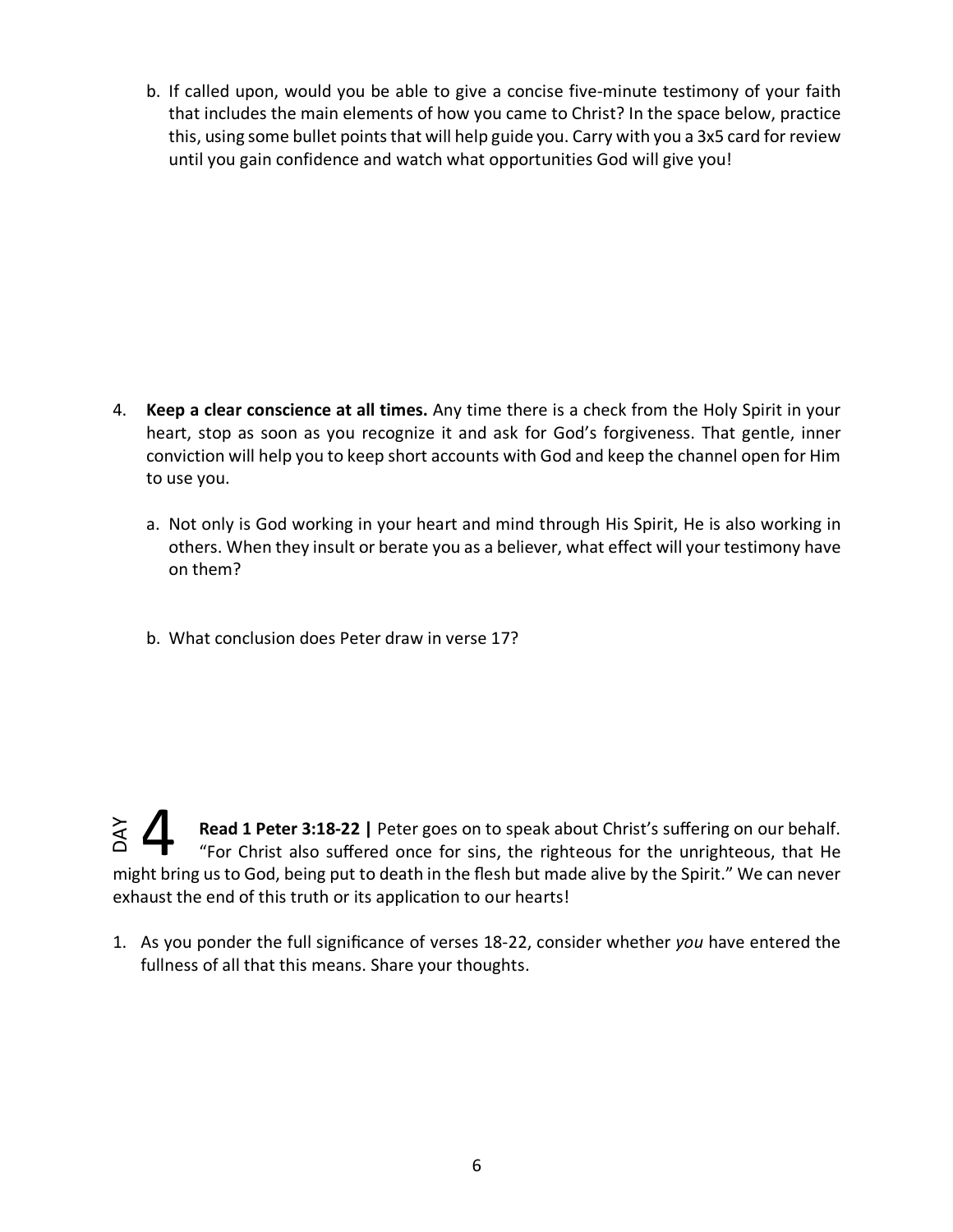- 2. Peter shares two illustrations in these verses to reassure us of Christ's victory and our eternal security. First, after His resurrection but before His ascension into heaven, Christ descended to proclaim His victory over death and God's judgment on the disobedient spirits or angels. Second, just as Noah's family was shut into the ark of God's salvation, the moment a person accepts Jesus Christ as their Savior, they are placed securely into God's eternal keeping.
	- a. The baptism referred to in verse 21 is not that of water (the flood waters didn't save Noah) but rather the power of the Holy Spirit. Water baptism does not provide believers with a clear conscience before God; the Holy Spirit does. How does Titus 3:4-8 help with your understanding of this?
	- b. We have further assurance of our salvation in the fact that Jesus Christ is currently at God's right hand in heaven. He has broken the power over evil. All authorities and powers—good and evil—are subject to Him. In the very near future, every knee will bow and every tongue confess that Jesus Christ is Lord! Is He *your* Lord? How does this knowledge strengthen your faith today?

In Touch with Jesus. This section is intended to be a review of what you have learned and what God has spoken to you this week. Go back over your lesson with a marking pen or highlighter and mark those places and points that stand out to you. Use the margins to make personal notations. Be sure to indicate which points or questions you'd like to share with your discussion group. 3. **Live** | What step of obedience will you purpose to take in your walk of faith?<br>3. **Live** | In what way did the Lord meet you in His Word this week? Be specificate with your discussion group.<br>3. **Listen** | In what way d YAC

- 1. **Listen** | In what way did the Lord meet you in His Word this week? Be specific.
- 2. **Learn** | How can you apply this understanding to your daily Christian walk?
-